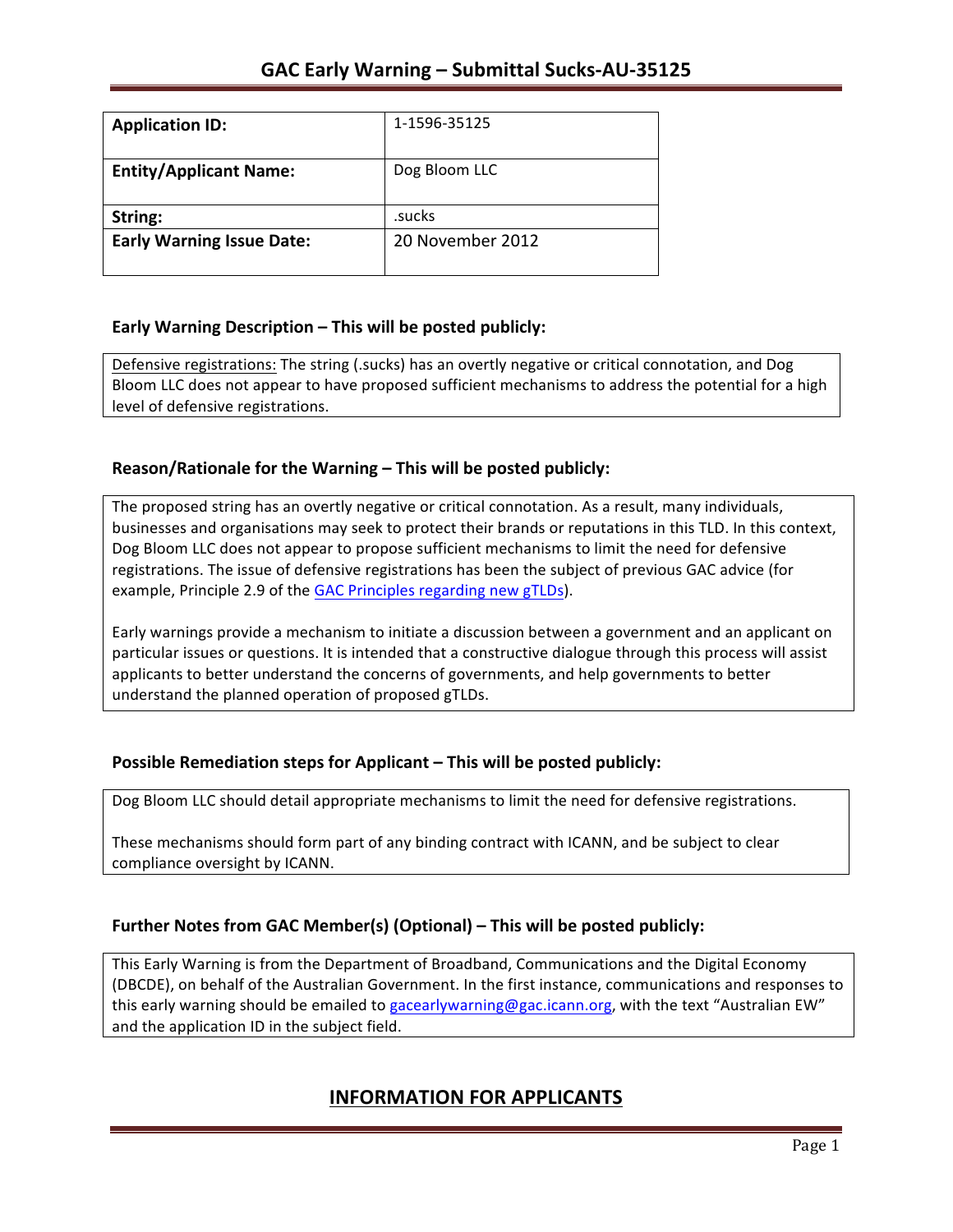## **About GAC Early Warning**

The GAC Early Warning is a notice only. It is not a formal objection, nor does it directly lead to a process that can result in rejection of the application. However, a GAC Early Warning should be taken seriously as it raises the likelihood that the application could be the subject of GAC Advice on New gTLDs or of a formal objection at a later stage in the process. Refer to section 1.1.2.4 of the Applicant Guidebook (http://newgtlds.icann.org/en/applicants/agb) for more information on GAC Early Warning.

## **Instructions if you receive the Early Warning**

**ICANN** strongly encourages you work with relevant parties as soon as possible to address the concerns **voiced in the GAC Early Warning.** 

#### **Asking questions about your GAC Early Warning**

If you have questions or need clarification about your GAC Early Warning, please contact gacearlywarning@gac.icann.org. As highlighted above, ICANN strongly encourages you to contact gacearlywarning@gac.icann.org as soon as practicable regarding the issues identified in the Early Warning. 

#### **Continuing with your application**

If you choose to continue with the application, then the "Applicant's Response" section below should be completed. In this section, you should notify the GAC of intended actions, including the expected completion date. This completed form should then be sent to gacearlywarning@gac.icann.org. If your remediation steps involve submitting requests for changes to your application, see the change request process at http://newgtlds.icann.org/en/applicants/customer-service/change-requests.

In the absence of a response, ICANN will continue to process the application as submitted.

#### **Withdrawing your application**

If you choose to withdraw your application within the 21-day window to be eligible for a refund of 80% of the evaluation fee (USD 148,000), please follow the withdrawal process published at http://newgtlds.icann.org/en/applicants/customer-service/withdrawal-refund. Note that an application can still be withdrawn after the 21-day time period; however, the available refund amount is reduced. See section 1.5 of the Applicant Guidebook.

```
For questions please contact: gacearlywarning@gac.icann.org
```